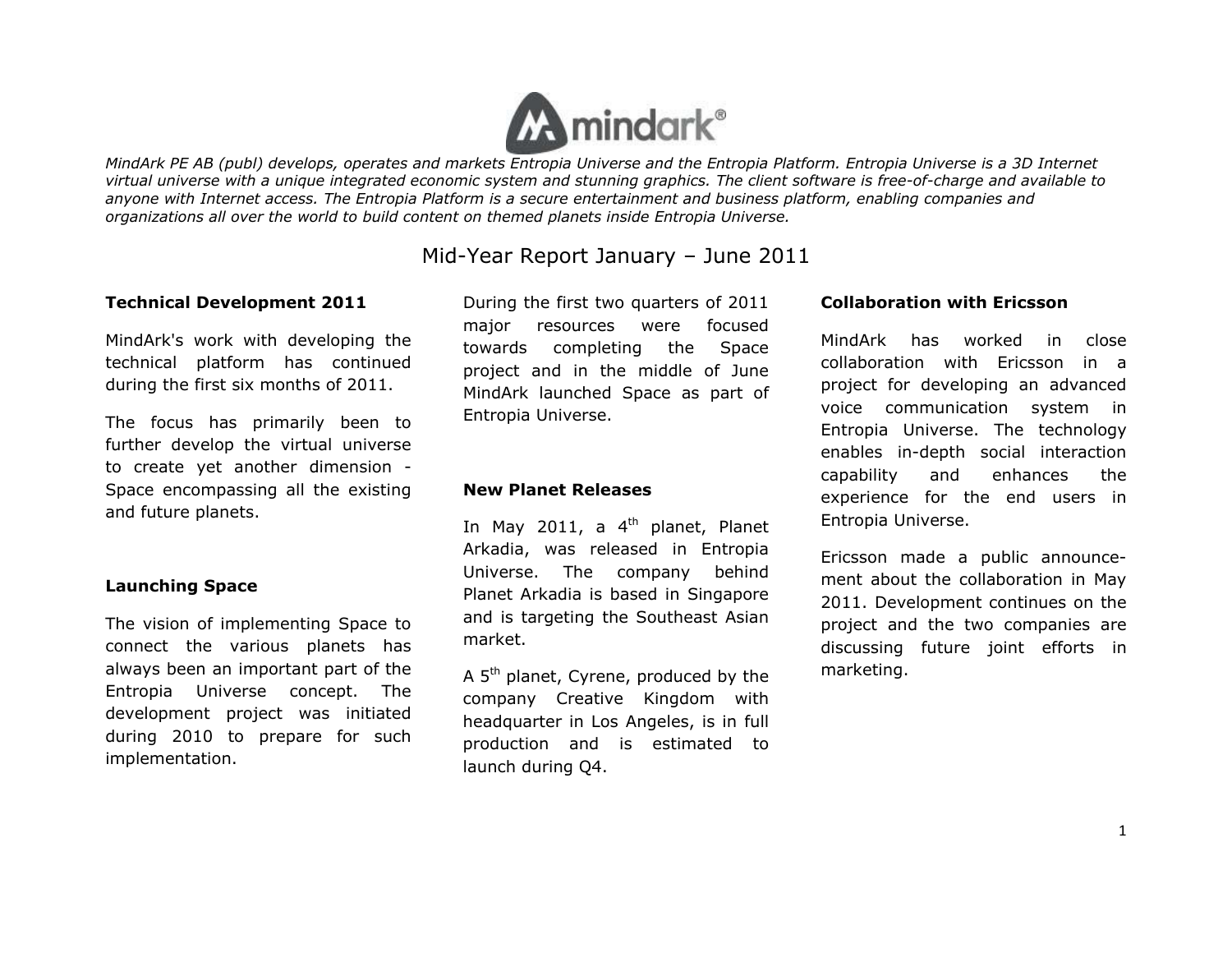

# Mid-Year Report January – June 2011

#### **MindBank**

In March 2010, MindArk put a request to the Swedish Financial Supervisory Authority (Finansinspektionen) to withdraw earlier granted approval to conduct banking activities. During a board meeting in March 2011 it was decided to discontinue all activities related to the bank project.

The Managing Director of MindBank, however, will continue to work close with MindArk´s CEO in the process of contracting more partners. The bank project is quality assured and thoroughly documented to prepare for a future application when the necessary funds for establishing the bank can be guaranteed.

#### **Economic Development**

Focus on new content to the end users in Entropia Universe and release of Space have together led to an increase of received end user funds.

End users' net contribution for the first six months this year was 23.9 million SEK compared to 20.8 million SEK the previous year, an increase of 15 %.

A complete organizational review resulted in an organizational change, which lead to a reduction in staff equivalent to nine full-time employees. That, combined with a deliberate restraint on costs resulted in decreased operating costs from 35.7 million SEK from previous year to 27.3 million SEK this year, a decrease of 23%.

The profit before taxes for the MindArk Group amounts to minus 8.2 million SEK compared to minus 13.4 million SEK previous year.

#### **Cash Flow and Liquid Assets**

One of the major goals for 2011 is to re-establish a positive cash flow. MindArk´s implemented organizational streamlining were part of this, resulting in lower operating costs. Furthermore, MindArk made investments in new content in Entropia Universe which increased net sales.

The cash flow has hence improved compared to the development during 2010, but it is still negative. The Group's liquid assets as of June 30 were approximately 6.6 million SEK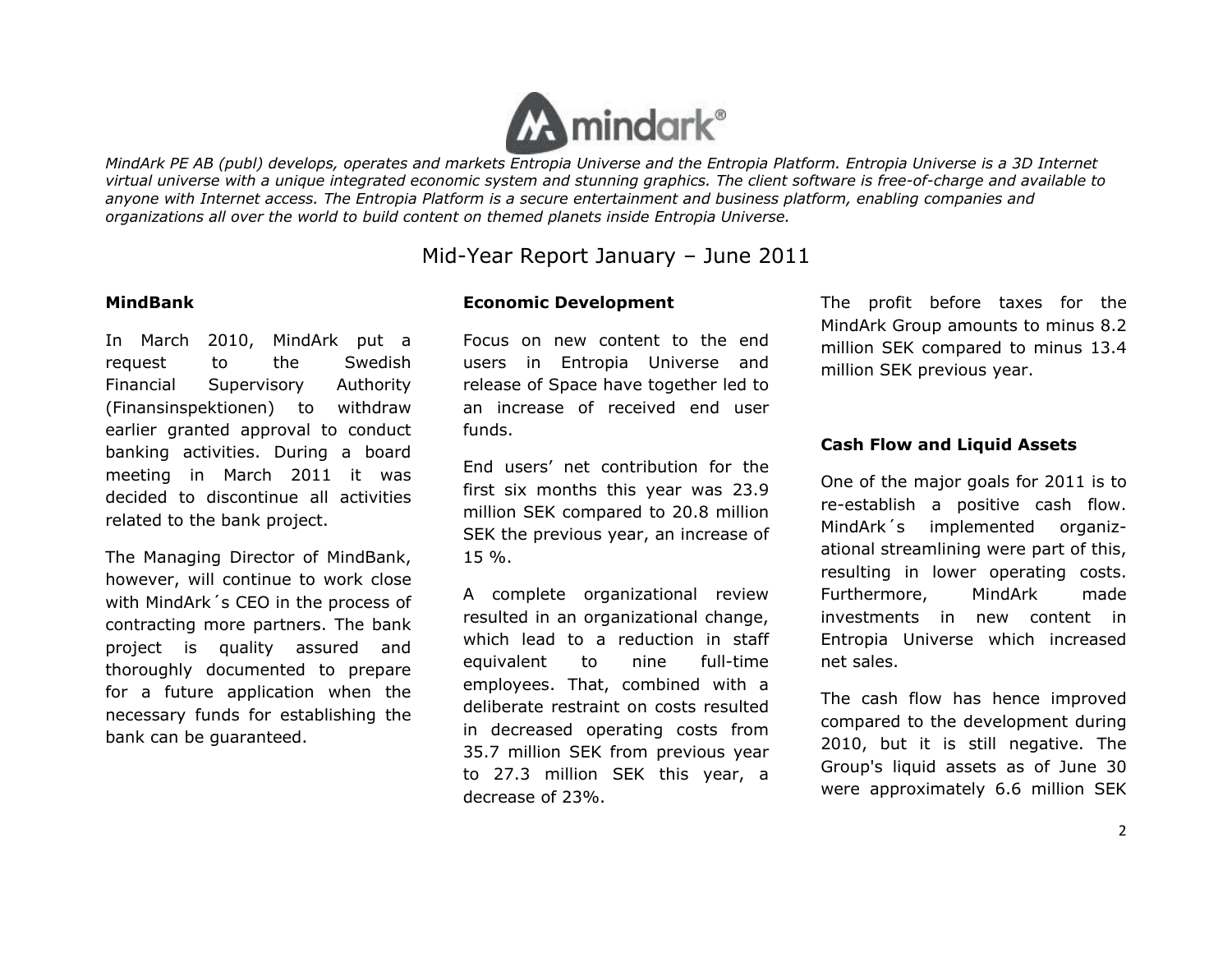

# Mid-Year Report January – June 2011

compared to approximately 8 million SEK the previous year.

the Board should not have any alternate.

# **Annual Meeting 2011**

The annual meeting for 2011 was held on June 1 in the company's offices. In addition to standard decisions according to the articles of association, it was by the meeting decided to submit an authorization to the Board of Directors to issue new shares at market conditions. The increase of the share capital may be made up of 25 %.

The Board´s current members, elected at the Annual meeting 2010, - Fred Rosenthal (Chairman), Jan Welter Timkrans, Christophe Morvan and Urban Näsman – were all reelected. The meeting resolved that

## **Forecast for Second Half of 2011**

The current operation is expected to increase in the second half with higher net deposits than previous year. Furthermore, costs are expected to be significantly lower the second half of 2011 than the same period last year.

Net profit before tax for the second half of 2011 is expected to be better than in the first half of the year with positive results and cash flow for the months of September through December.

#### **Accounting Principles**

This semi-annual report has been compiled according to the laws concerning annual accounts.

The accounting principles are unchanged compared to the last annual report.

Receivables are shown as the value at which they are expected to be paid. Other assets and debts are shown at acquisition value unless otherwise noted.

Accrual of income and costs are shown according to accepted accounting practices.

For further descriptions of accounting principles, see 2010 Annual Report.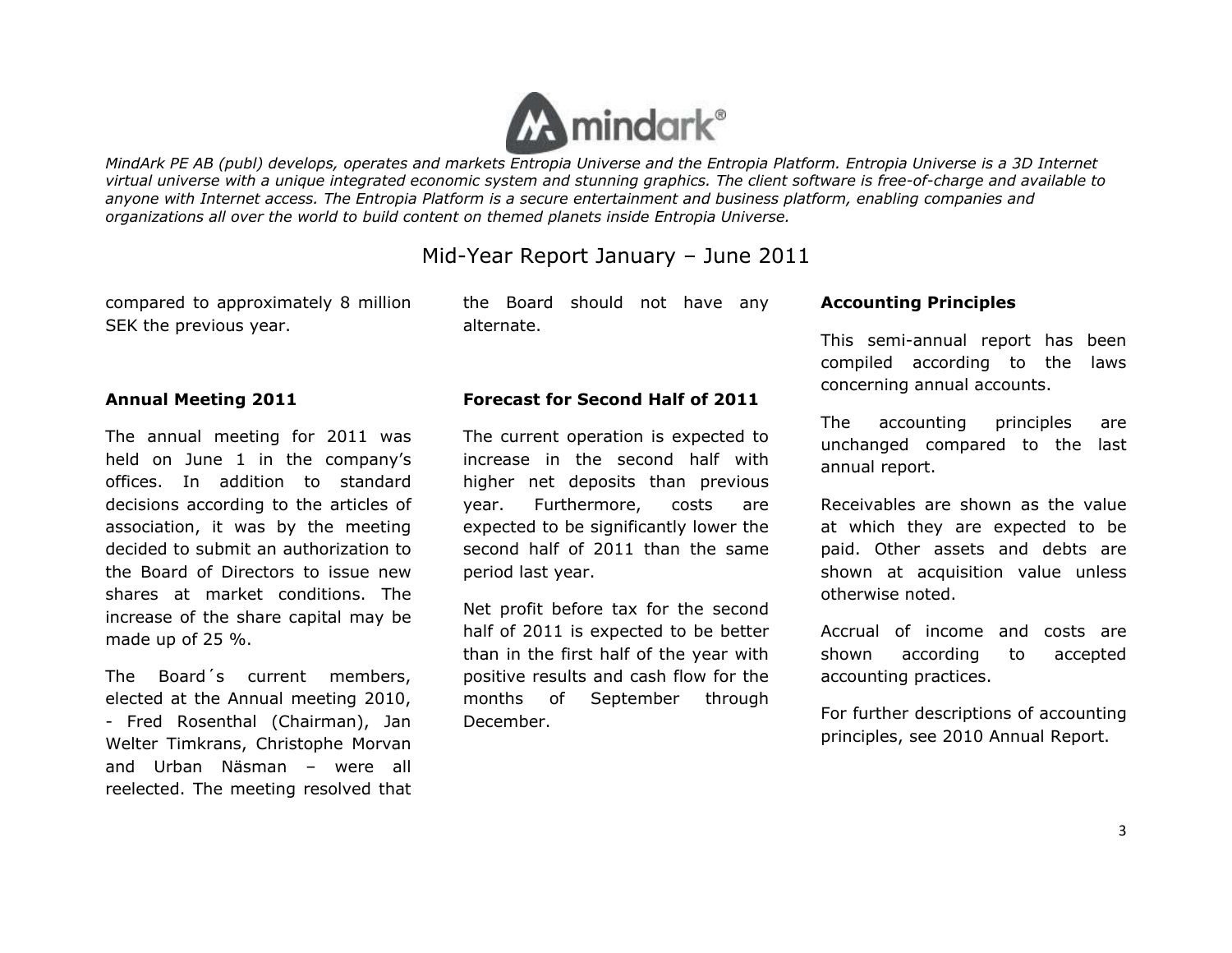

Mid-Year Report January – June 2011

## **Financial Information**

For further information concerning the company's financial results, standing and cash flow during the period, see results and balance reports below, as well as the cash flow analysis and key figures.

Göteborg, August 2011

The Board of Directors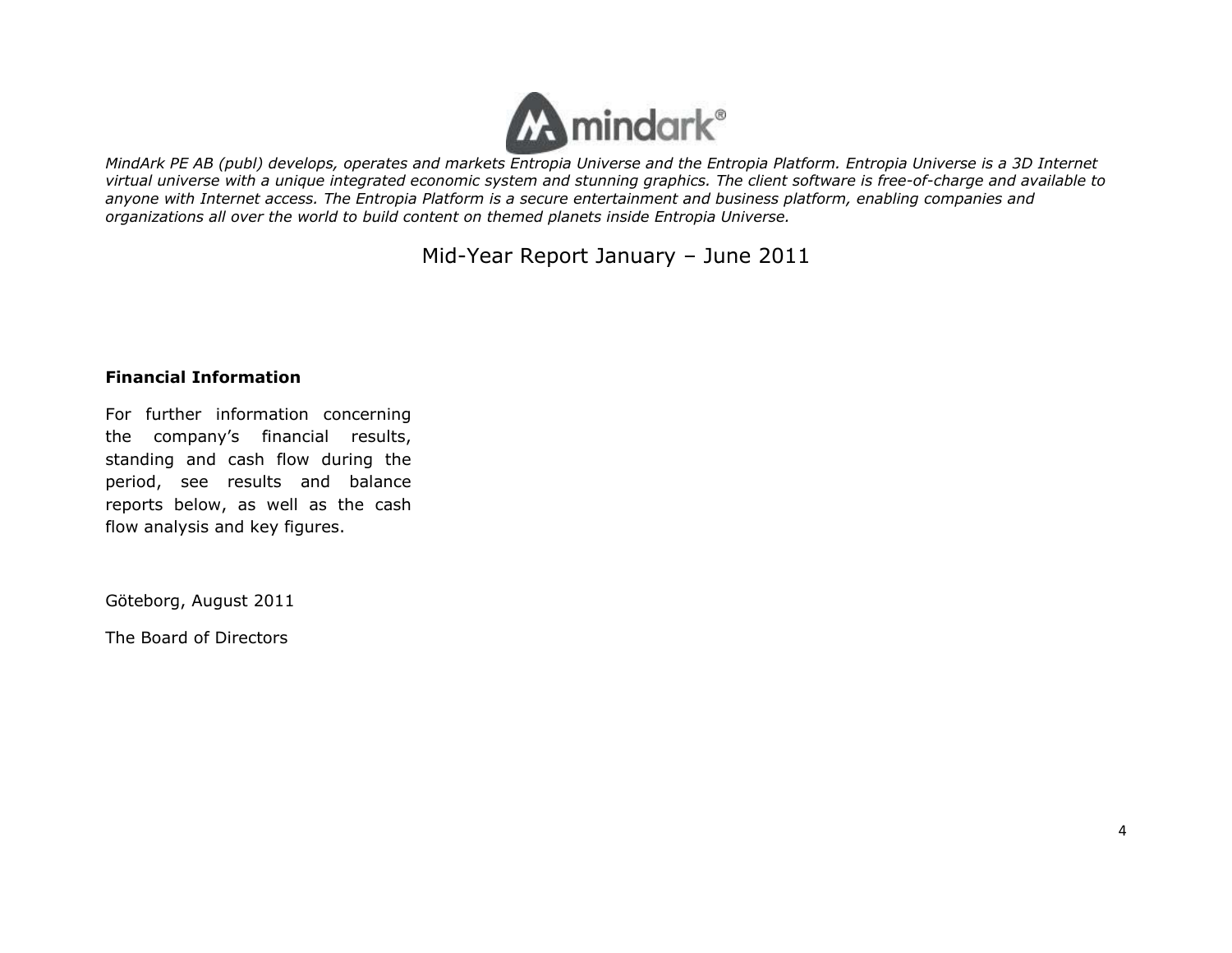

# Mid-Year Report January – June 2011

#### **Review report**

I have reviewed this report for the period 1 January 2011 to 30 June 2011 for MindArk PE AB (publ). The board of directors and the CEO are responsible for the preparation and presentation of this interim report in accordance with the Swedish Annual Accounts Act. My responsibility is to express a conclusion on this interim report based on my review.

I conducted my review in accordance with the Swedish Standard on Review Engagements SÖG 2410, Review of Interim Report Performed by the Independent Auditor of the Entity. A review consists of making inquiries, primarily of persons responsible for financial and accounting matters, and applying analytical and other review

procedures. A review is substantially less in scope than an audit conducted in accordance with International Standards on Auditing, ISA, and other generally accepted auditing standards in Sweden. The procedures performed in a review do not enable me to obtain assurance that I would become aware of all significant matters that might be identified in an audit. Accordingly, I do not express an audit opinion.

Based on my review, nothing has come to my attention that causes me to believe that the interim report is not prepared, in all material respects, in accordance with the Swedish Annual Accounts Act.

Göteborg, 31 August 2011

Magnus Götenfelt Authorised Public Accountant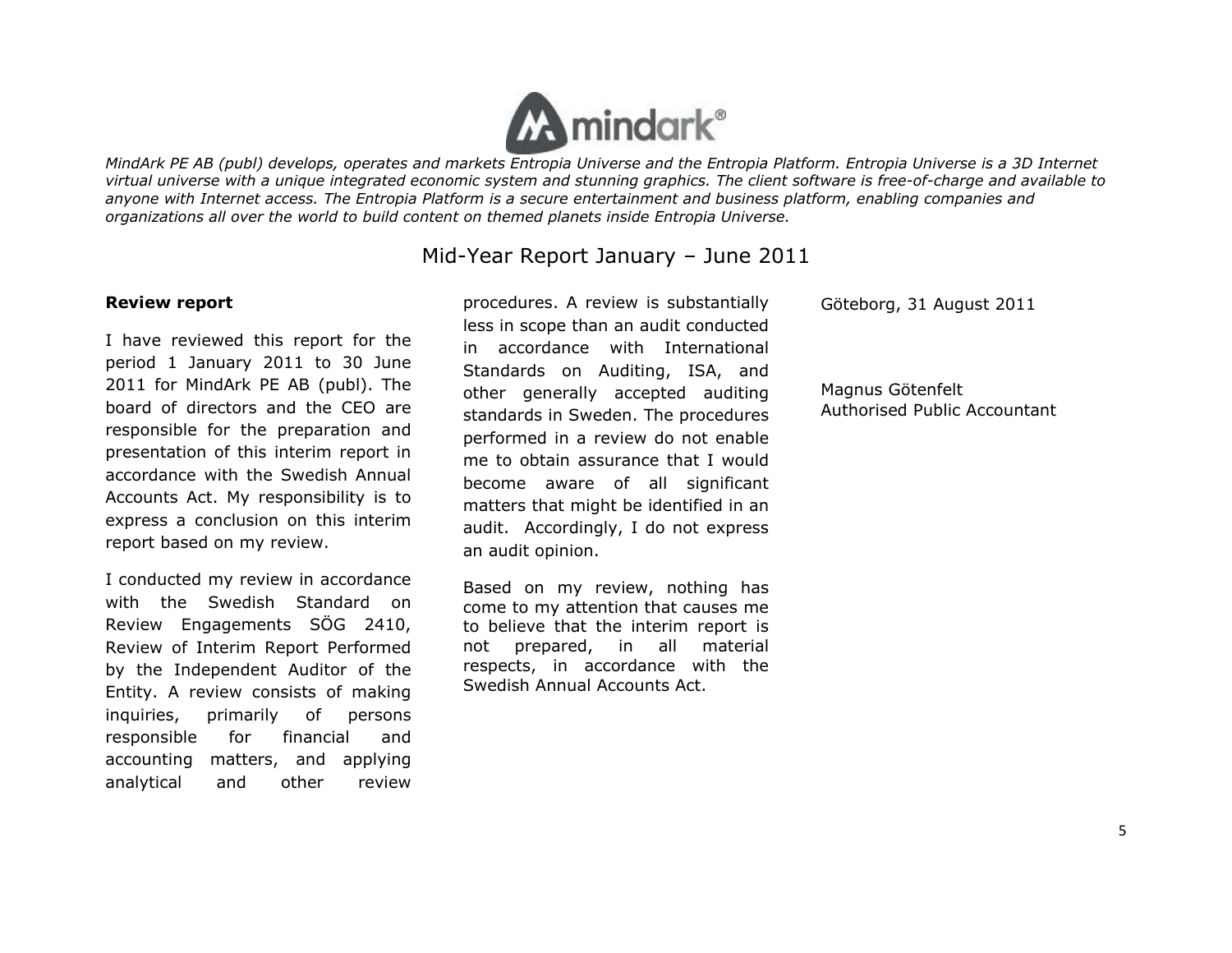

| <b>INCOME STATEMENT (KSEK)</b> | <b>GROUP</b>         |          | <b>PARENT COMPANY</b>                                 |                                           |
|--------------------------------|----------------------|----------|-------------------------------------------------------|-------------------------------------------|
|                                | JANUARY-JUNE 2011    |          | JANUARY-JUNE 2010 JANUARY-JUNE 2011 JANUARY-JUNE 2010 |                                           |
| Net sales                      | 23 907               | 20 805   | 23 0 28                                               | 9 1 5 2                                   |
| Other income                   | 213                  | 6 2 6 8  | 1 5 1 4                                               | 8 4 5 5                                   |
| Operating expenses             | 27 356<br>$\sim$ $-$ | $-35731$ | $-27487$                                              | 30 343<br>$\omega_{\rm{max}}$             |
| Depreciation according to plan | $-4378$              | $-4692$  | $-3511$                                               | $-3578$                                   |
| Operating profit               | $-7614$              | $-13349$ | $-6456$                                               | 16 314<br>$\frac{1}{2}$ and $\frac{1}{2}$ |
| Financial items                | $-583$               | $-55$    | $-465$                                                | 5                                         |
| <b>NET PROFIT BEFORE TAX</b>   | 8 197<br>$\sim$      | $-13404$ | 6921<br>$\sim$                                        | 16 309<br>$\sim$                          |
|                                | ======               | ======   | ======                                                | =====                                     |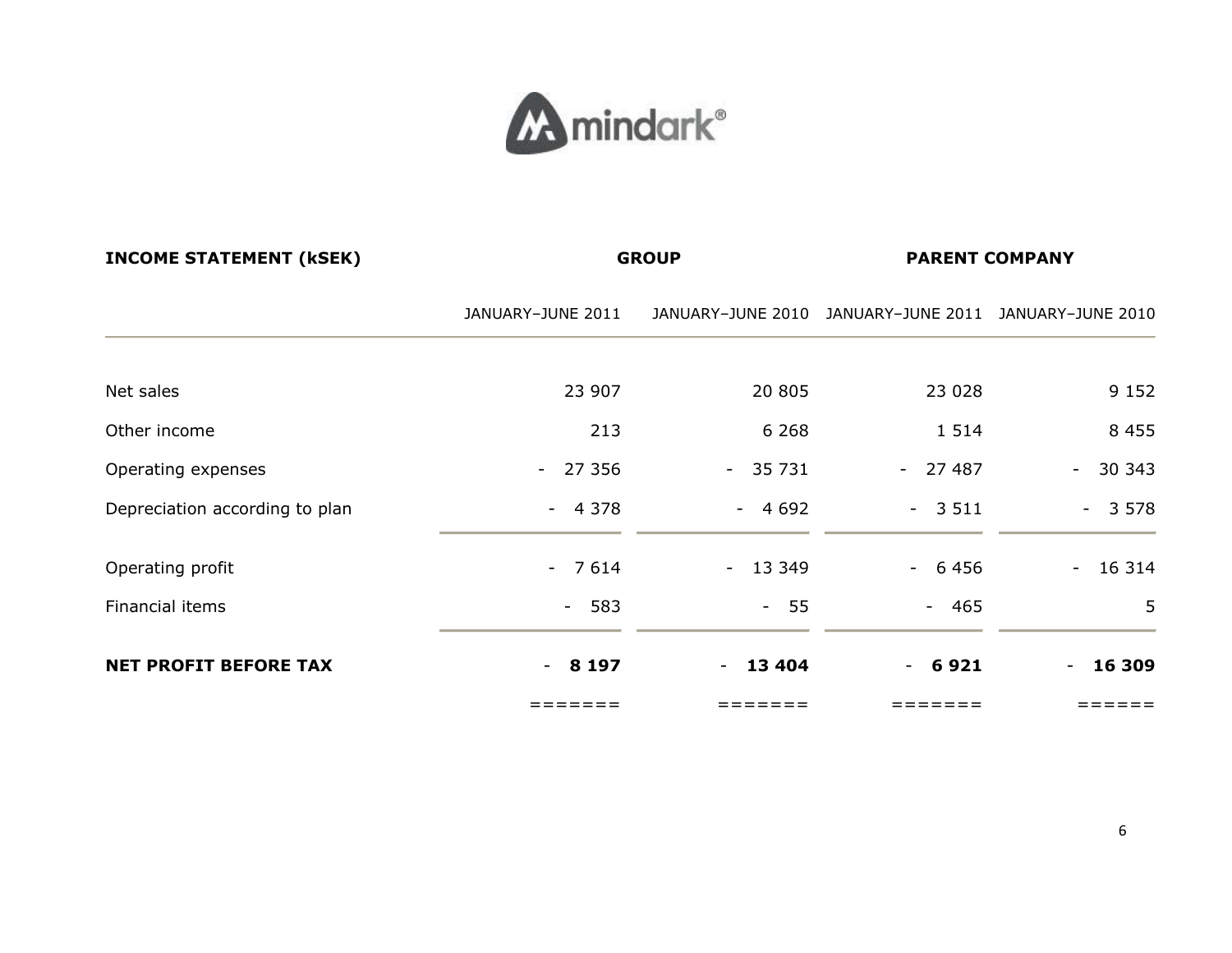

|                                           | <b>JUNE 2011</b> | <b>JUNE 2010</b> | <b>JUNE 2011</b> | <b>JUNE 2010</b> |
|-------------------------------------------|------------------|------------------|------------------|------------------|
| <b>ASSETS</b>                             |                  |                  |                  |                  |
| Intangible assets                         | 17 003           | 24 4 6 6         | 17 003           | 22 4 29          |
| Tangible assets                           | 18 8 98          | 20 886           | 16 956           | 17 566           |
| Financial assets                          | 2 0 9 5          | 3 0 18           | 9 6 63           | 10 586           |
| Receivables                               | 39 141           | 5 1 1 3          | 7 7 6 2          | 3892             |
| Prepaid expenses                          | 2 1 0 4          | 2 2 9 5          | 1 4 8 3          | 1 6 3 2          |
| Cash and bank balances                    | 6 5 9 4          | 8 0 8 9          | 6 0 0 8          | 7 0 7 7          |
| <b>TOTAL ASSETS</b>                       | 85 835           | 63867            | 58 875           | 63 182           |
| <b>EQUITY &amp; LIABILITIES</b><br>Equity | 40 871           | 50 302           | 42 3 69          | 38 603           |
| Untaxed reserves                          | $\pmb{0}$        | 0                | 0                | 11 717           |
| Provisions for deferred tax               | $\pmb{0}$        | 3 0 8 1          | $\mathbf 0$      | $\mathbf 0$      |
| Short-term liabilities                    | 44 964           | 10 483           | 16 506           | 12 862           |
| <b>TOTAL EQUITY &amp; LIABILITIES</b>     | 85 835           | 63 867           | 58 875           | 63 182           |
| UNCONSUMED USER HOLDING                   | 61 100           | 63 700           | 61 100           | 63 700           |
| <b>PLEDGED ASSETS</b>                     | 1 1 0 4          | 1 6 2 2          | 1 1 0 4          | 1 6 2 2          |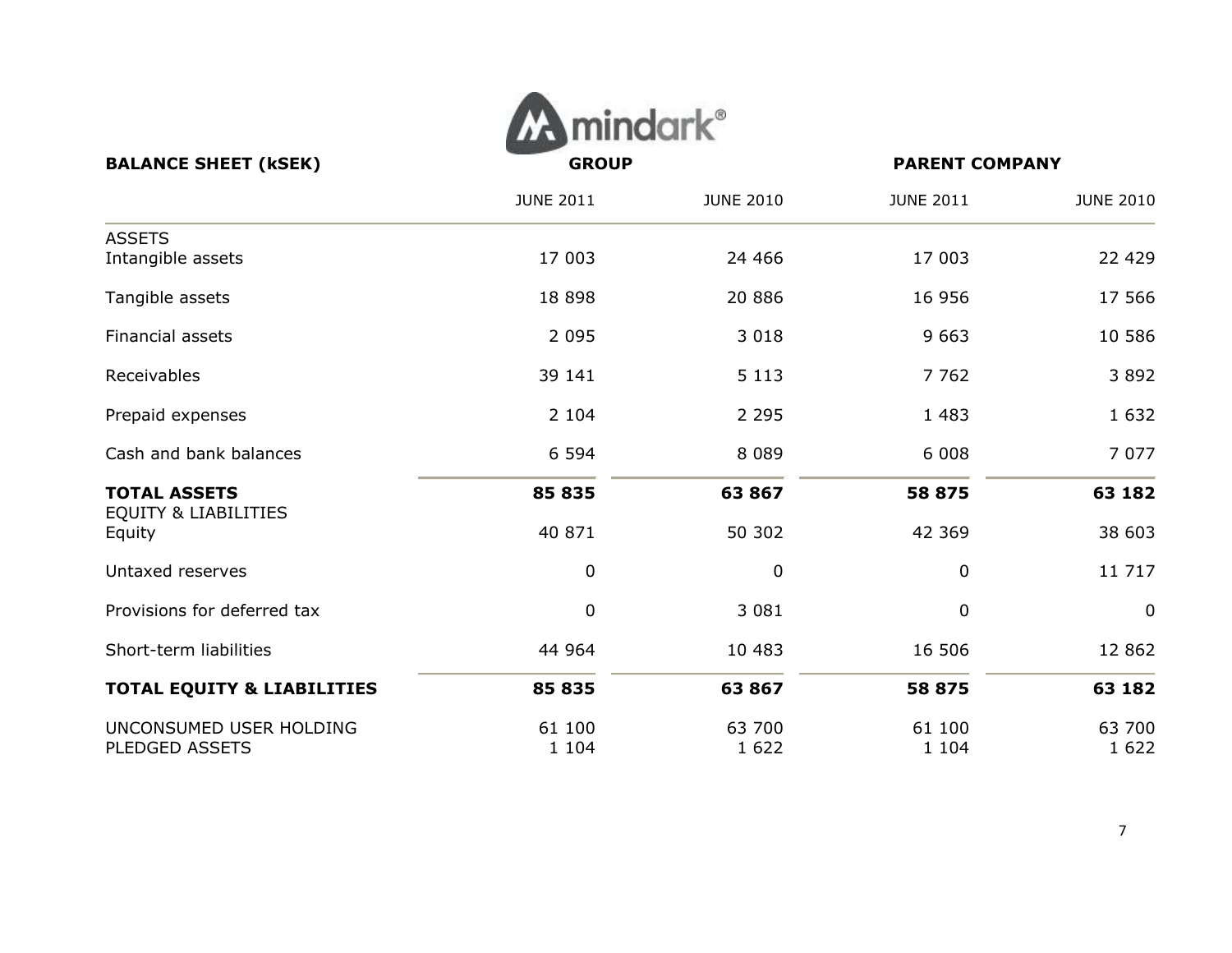

| <b>CASH FLOW STATEMENT (KSEK)</b>        | <b>GROUP</b>                    |                     | <b>PARENT COMPANY</b>              |                      |
|------------------------------------------|---------------------------------|---------------------|------------------------------------|----------------------|
|                                          | JANUARY-JUNE 2011               | JANUARY-JUNE 2010   | JANUARY-JUNE 2011                  | JANUARY-JUNE 2010    |
| OPERATING ACTIVITIES                     |                                 |                     |                                    |                      |
| Cash received from customers             | 24 151                          | 32 382              | 23 605                             | 22 965               |
| Cash paid to suppliers and<br>personnel  | 26 775<br>$\sim$                | $-37807$            | 26 180<br>$\overline{\phantom{a}}$ | 29 338<br>$\equiv$   |
| Interest received                        | 65                              | 97                  | 64                                 | 97                   |
| Interest paid                            | 37<br>$\sim$ $-$                | 71<br>$\equiv$      | $\overline{0}$<br>$\sim$           | 12<br>$\blacksquare$ |
| Income tax paid                          | 103<br>$\sim$                   | 2 3 9 5             | $-58$                              | 2 4 5 5              |
| <b>Cash flow operating activities</b>    | 2 6 9 9<br>$\blacksquare$       | 3 0 0 4<br>$\sim$   | 2 5 6 9                            | 3833                 |
| <b>INVESTING ACTIVITIES</b>              |                                 |                     |                                    |                      |
| Purchase of property and equipment       | 304<br>$\overline{\phantom{0}}$ | 1 1 6 9<br>$\sim$ . | 64<br>$\sim$ $-$                   | $-1019$              |
| Sale of property and equipment           | 68                              | 0                   | 68                                 | $\mathbf 0$          |
| Investments in other financial<br>assets | 64                              | 0                   | 64                                 | $\mathbf 0$          |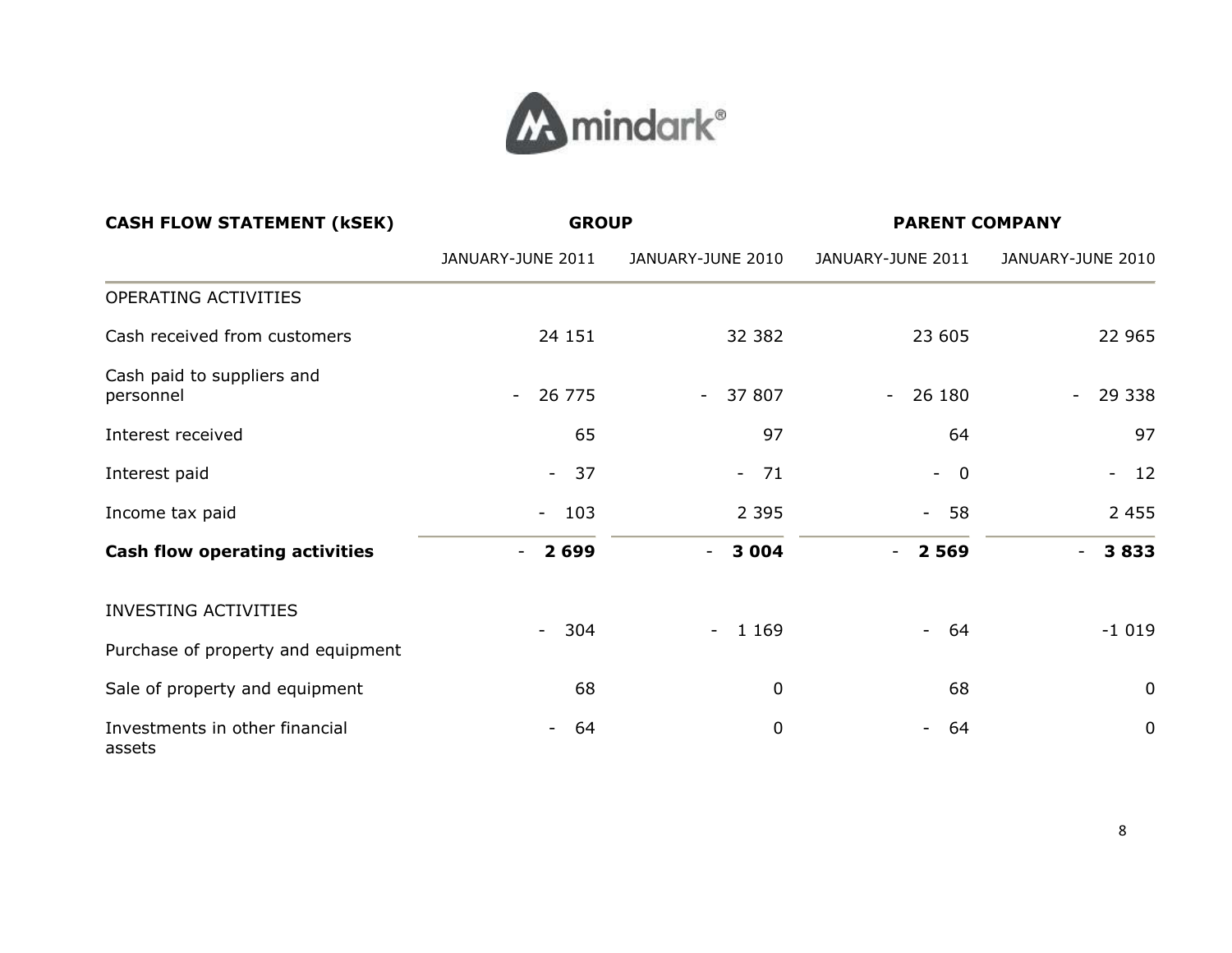

| Amortization financial assets                          | 687                                 | $\mathbf{0}$          | 687         | $\mathbf 0$            |
|--------------------------------------------------------|-------------------------------------|-----------------------|-------------|------------------------|
| Increase in long-term receivables                      | 254<br>$\sim$                       | $-289$                | $-167$      | 289<br>$\blacksquare$  |
| <b>Cash flow from investing</b><br>activities          | 133                                 | 1458<br>$\sim$ $-$    | 460         | 1 3 0 8                |
| <b>FINANCING ACTIVITIES</b>                            |                                     |                       |             |                        |
| Other financing / amortization (-)                     | $-141$                              | - 544                 | $\mathbf 0$ | $\mathbf 0$            |
| Cash flow for the period                               | 2 7 0 7<br>$\overline{\phantom{a}}$ | 5 0 0 6<br>$\sim$ $-$ | 2 1 0 9     | 5 1 4 1                |
| Ingoing cash and bank balances                         | 9 6 5 9                             | 13 122                | 8 4 7 9     | 12 298                 |
| Exchange rate differences in cash<br>and bank balances | 358<br>$\sim$                       | $\pm$ .<br>26         | $-362$      | - 80<br>$\blacksquare$ |
| <b>Outgoing cash and bank</b><br>balances              | 6 5 9 4                             | 8090                  | 6 0 0 8     | 7077                   |